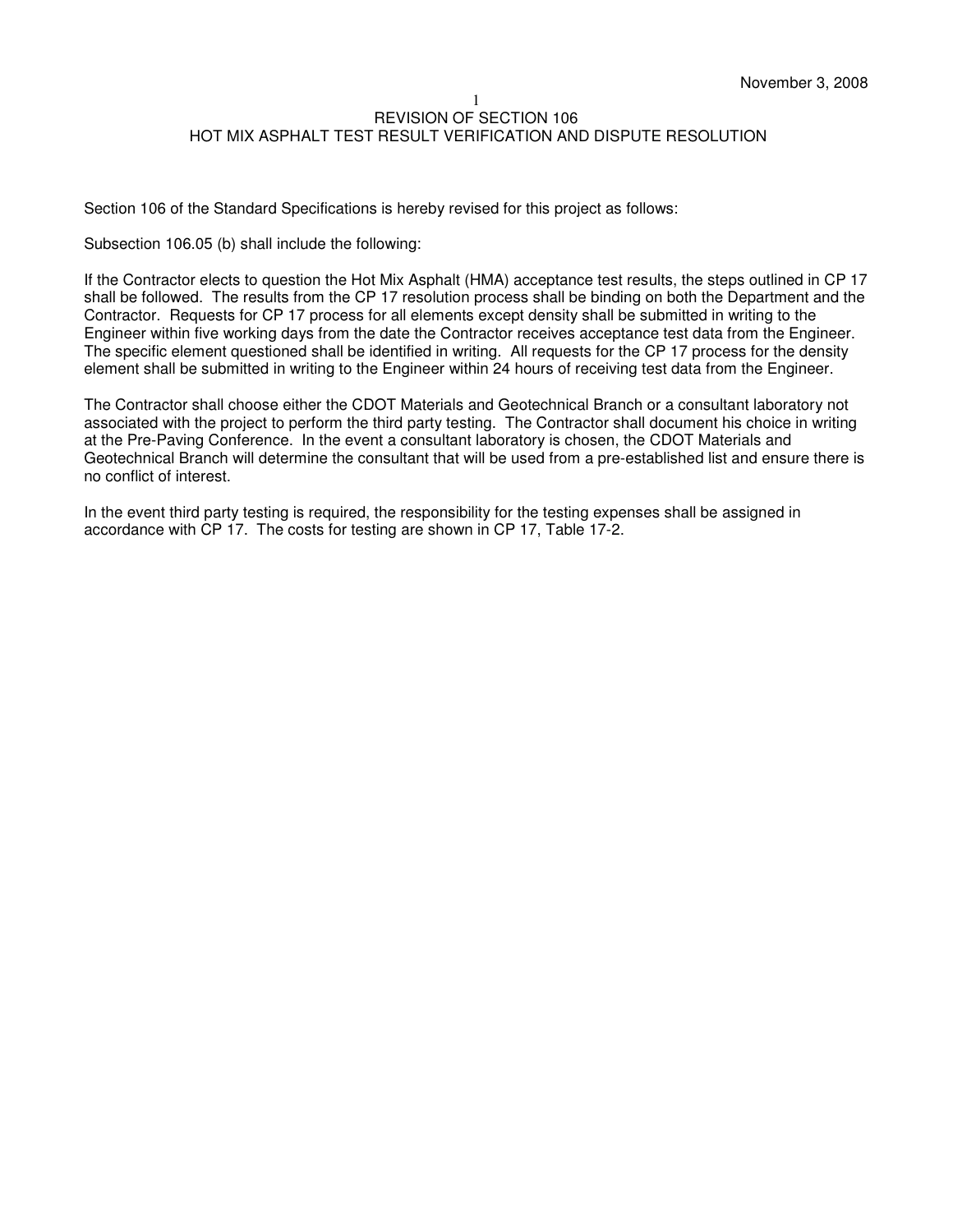# **Colorado Procedure 17-09**

Standard Practice for

# **Hot Mix Asphalt Test Result Verification and Dispute Resolution**

## **1. SCOPE**

1.1 The purpose of this Hot Mix Asphalt (HMA) Test Result Verification and Dispute Resolution Procedure is to establish a process to address questions over acceptance test result differences between the Contractor and the Colorado Department of Transportation (CDOT) in the properties and pay for HMA. Outliers will be addressed using the 2v process listed in the Revision of Sections 105 and 106 of the Standard Special Provisions.

### **2. REFERENCED DOCUMENTS**

- 2.1 CDOT Field Materials Manual
- 2.2 CDOT Lab Manual of Test Procedures
- 2.3 AASHTO Test Procedures
- 2.4 ASTM Test Procedures

## **3. DEFINITIONS**

3.1 Check Testing – as defined in CP-13.

3.2 Blind Split Sample – Sample submitted by the Engineer to the CDOT Materials and Geotechnical Branch to resolve differences in test results between QA testing and QC testing in accordance with this procedure. This sample shall be a split sample, in accordance with procedures on the Field Materials Manual

### **4. REQUIRED CONDITIONS**

4.1 The Check Testing provisions of the Contract must have been satisfactorily completed in accordance with CP 13.

4.2 If the check testing has not been satisfactorily completed in accordance with the contract, no challenge of the QA results will be allowed.

4.3 Test result differences shall be larger than the tolerances listed in Table 17-1 or no dispute will be allowed.

4.4 If a documented split sample for dispute resolution is not submitted to the Engineer, dispute resolution testing will not be allowed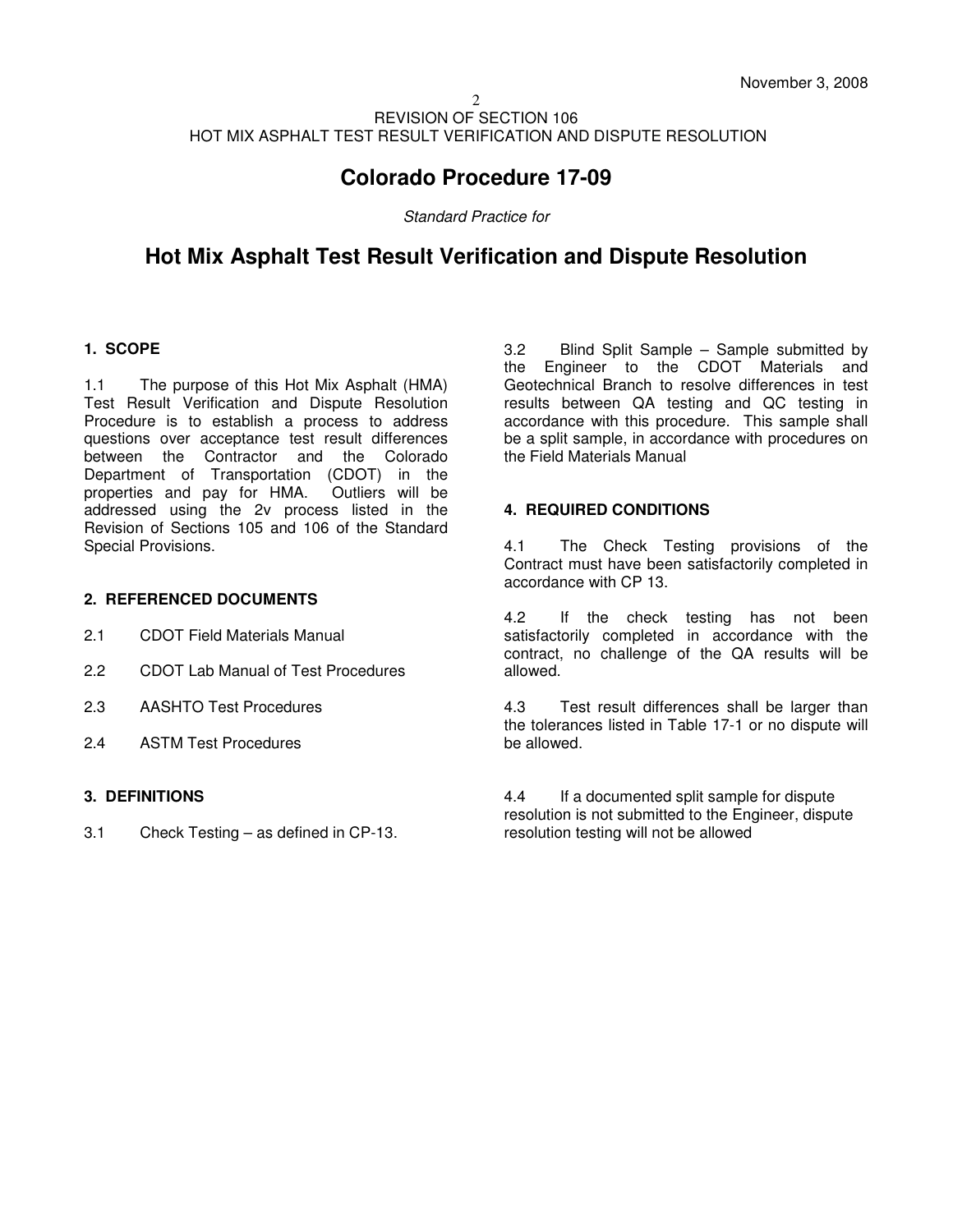| TABLE 17-1: Required Test Result Differences to Qualify for Dispute Resolution Testing |  |
|----------------------------------------------------------------------------------------|--|
|----------------------------------------------------------------------------------------|--|

| Element                                                                | Type of Test                                    | Difference Between Test Results          |
|------------------------------------------------------------------------|-------------------------------------------------|------------------------------------------|
| Gradation:<br>#8 and larger Sieves<br>#16 to #100 Sieves<br>#200 Sieve | <b>CP 31A</b><br><b>CP 31A</b><br><b>CP 31B</b> | $\geq 5 \%$<br>$> 3 \%$<br>$\geq 2.0 \%$ |
| <b>Asphalt Content</b>                                                 | <b>CP 85</b><br>CP-L 5120                       | $> 0.27 \%$<br>> 0.27 %                  |
| <b>Asphalt Compaction</b>                                              | CP 81<br><b>CP 44</b>                           | $\geq 1.5 \%$<br>$> 1.5 \%$              |
| Asphalt Compaction Longitudinal Joints                                 | <b>CP 44</b>                                    | $>1.5\%$                                 |
| Air Voids                                                              | CP-L 5115                                       | $\geq 0.7 \%$                            |
| Voids in Mineral Aggregate                                             | <b>CP 48</b>                                    | $> 0.7 \%$                               |

4.5 For any disputed property, the following steps will be followed:

4.5.1 Level 1 – Test Result Questioned

Affected parties will immediately notify the Engineer and describe the issue in writing.

- Project and Contractor personnel will perform an investigation, review data, and possibly retest samples.
- All Level 1 tasks must be completed within 3 working days from the time written notification is received.

4.5.2 Level 2 – Issue Not Resolved by Level 1

Engineer and Contractor personnel will perform an investigation and review data to determine if the questioned sample is an isolated sample (test differences outside of multi-lab precision).

- QC and QA must be complete and up-todate.
- If the dispute is a result of a bias between the QC and Acceptance test results, the bias should be resolved through check testing (CP 13) before determining if Level 3 should be used.
- All Level 2 tasks must be completed within 8 working days from the time written notification is received.
- 4.5.3 Level 3 Issue Not Resolved by Level 2
	- Blind split sample will be submitted to the CDOT Staff Materials Lab within 18 working days from the time written notification is received.
	- Sample testing shall be completed by Staff Materials or third party lab within 5 working days of sample receipt.
	- CDOT and Contractor Personnel will review findings of the third party lab and resolve within 5 working days.
	- Third Party results entered into pay program.

### **5. SUBMISSION OF BLIND SAMPLE**

5.1 The Contractor will provide and the Engineer will retain a split sample of sufficient quantity from each acceptance test to perform dispute resolution testing except for cores used for density. (See Section 6) When materials are sampled for AC content correlation or correction in accordance with CP 85 or CP-L 5120, sufficient quantity shall be split out and retained for the dispute resolution laboratory. All samples will be retained by the Engineer.

5.2 If third party testing is required in accordance with CP 17, a blind split samples will be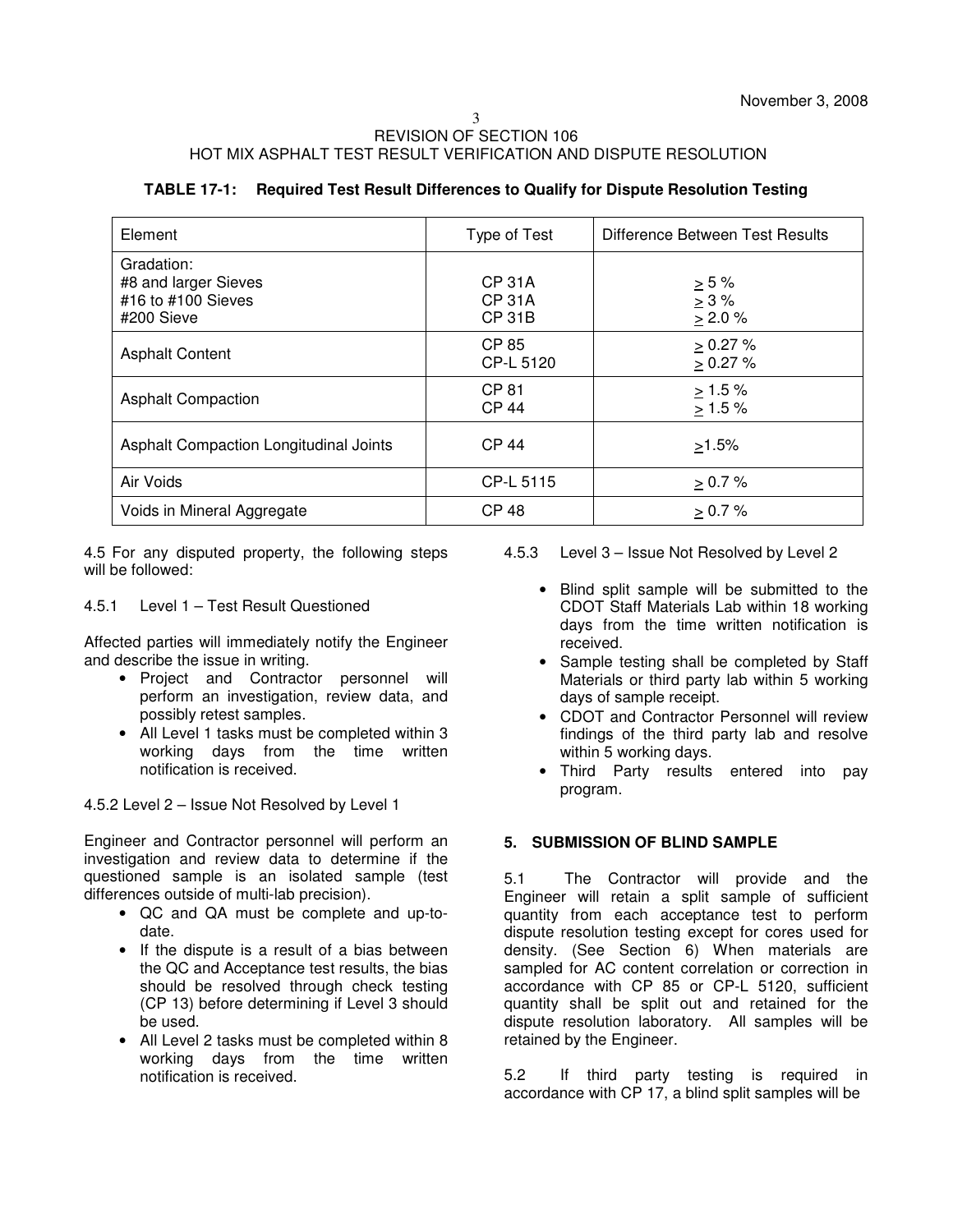sent to the CDOT Materials and Geotechnical Branch. The blind split samples will either be tested by the CDOT Materials and Geotechnical Branch or forwarded to a consultant laboratory in accordance with the selection made by the contractor. The test results from the blind split samples will be used in the pay factor calculation in place of the test results that are questioned.

5.3 When a volumetric property is questioned, all volumetric properties shall be retested and the new values used for the calculation of dispute resolution pay factors. Recent QC data for aggregate bulk specific gravity may also be requested and evaluated during dispute testing.

5.4 For gradation disputes, the percent passing all specified sieves shall be retested and included in the calculation of dispute resolution pay factors.

5.5 All properties will be tested using the method used for project acceptance. For example, if acceptance testing for % AC content is based on the nuclear AC gauge, the dispute resolution sample shall be -tested using a nuclear AC gauge.

5.6 When a dispute resolution blind split sample is submitted to the Materials and Geotechnical Branch, the sample will be submitted by the Engineer using a

CDOT Form #157. The Form #157 shall contain only the project number, the Form #43 number representing the sample, and the tests requested.

### **6. DENSITY DISPUTES**

6.1 As addressed in the Specification, disputes involving mat and longitudinal joint density, shall be resolved using roadway cores. The cores shall be taken by the Contractor within the time required by the specification.

6.2 Where cores are used for density acceptance, for example, SMA or Longitudinal Joints, dispute resolution will not be allowed unless companion QC cores were taken at the same time and with the edge of the core within six inches of the acceptance cores. Dispute resolution cores will also be taken within six inches of the edge of the acceptance cores.

6.3 Where acceptance for density was made using a nuclear density gauge, dispute resolution cores will be taken at the same location as the density measurements.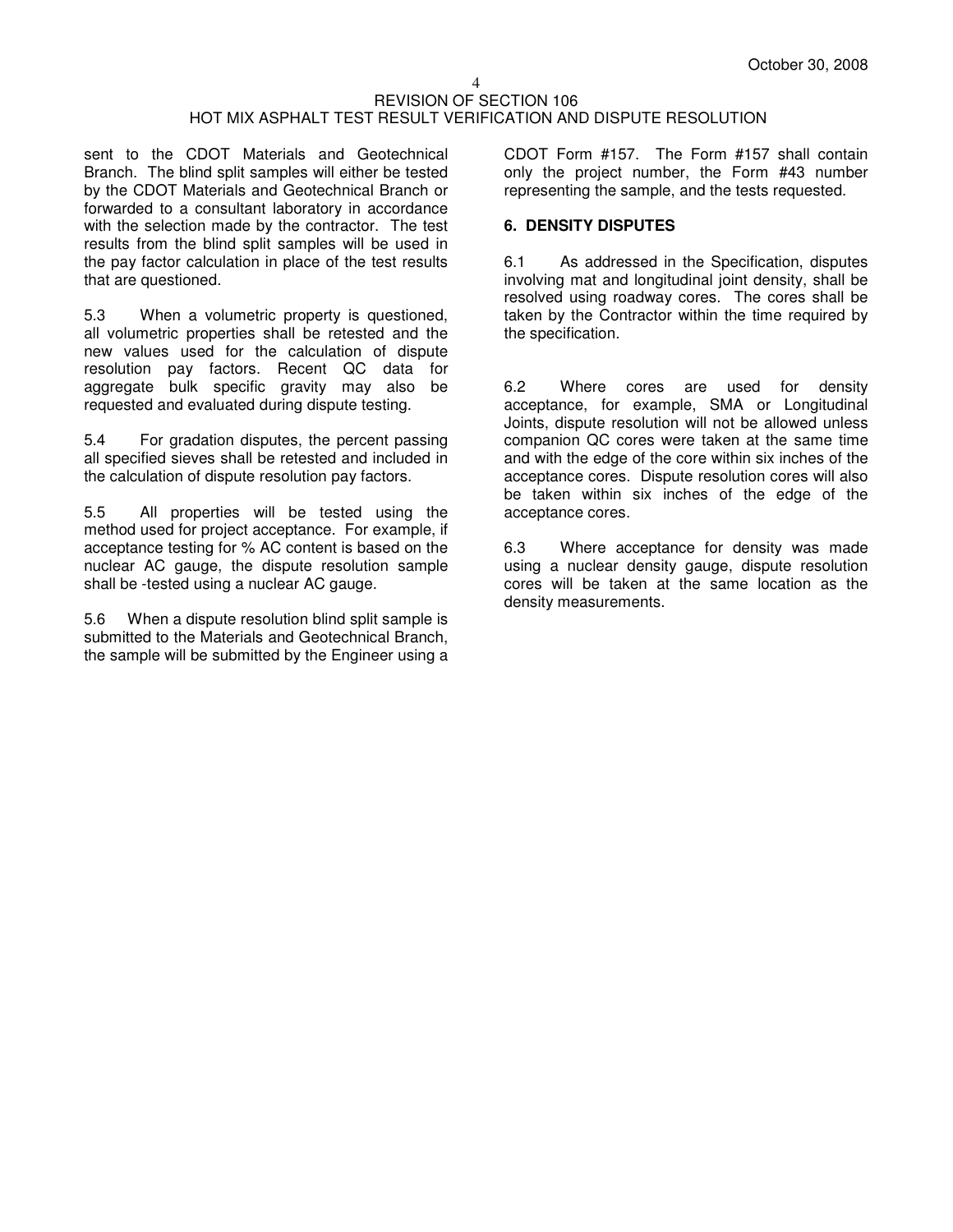## **7. WITNESSING SAMPLE TESTING**

7.1 The Contractor or his representative may witness the testing of the disputed sample if tested by the Materials and Geotechnical Branch. One testing witness will be allowed and shall be identified in writing along with his qualifications prior to the testing. The CDOT Asphalt Program Manager will schedule the testing time and will notify the designated witness. Witnessing of testing shall be by visual observation only, no comments or discussion of the testing with the technicians performing the tests will be allowed. Questions on the testing procedures shall be directed to the CDOT Flexible Pavement Laboratory Manager after completion of testing. If the witness has any formal comments on the tests, they shall be submitted in writing to the Engineer with a copy to the CDOT Asphalt Program Manager prior to scheduled distribution of the test results.

### **8. RESPONSIBILITY FOR TESTING EXPENSE**

8.1 For single property disputes such as asphalt content on a gradation acceptance project, the lab whose result is furthest from the dispute resolution lab will pay for testing.

8.2 For disputes where more than a single property is affected by the retest, the lab furthest from the dispute resolution lab on the property questioned will pay for the testing, but the entire test result will be entered into the pay calculations for the material represented by that sample. For example:

8.2.1 Gradation - The test results for the disputed sieve will be used to determine who is furthest, but the entire gradation will be entered into the pay formula.

8.2.2 Volumetric properties - VMA, Air Voids and % AC will be entered into the formula, while payment for testing will be determined based on the results for the single property disputed.

8.3 In case of a tie, the testing cost will be divided equally between both parties.

8.4 The costs for testing are shown in Table 17- 2 below. An administrative cost of \$230 per sample will be charged in addition to the costs shown.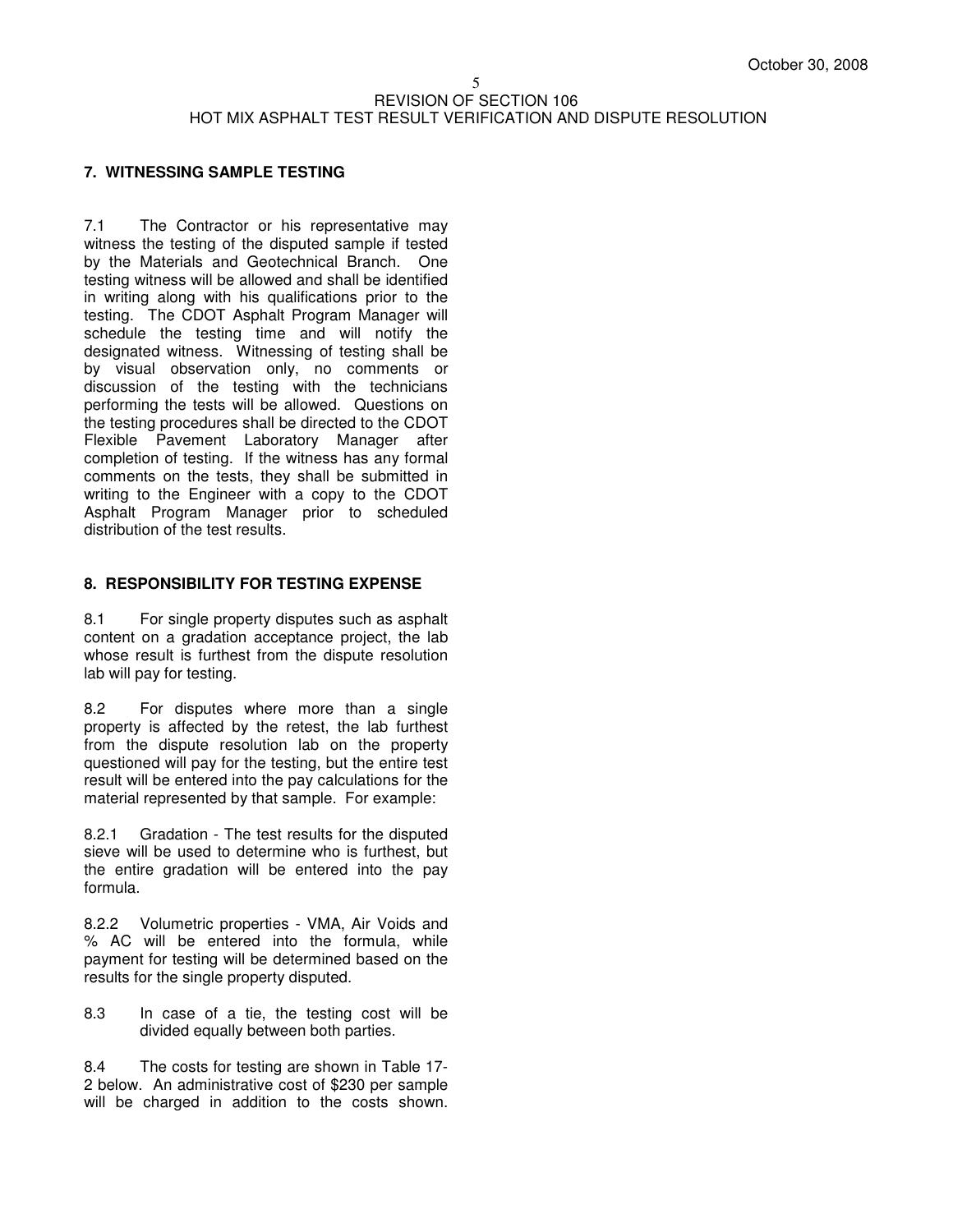| <b>Test</b>                                | <b>Cost</b> |
|--------------------------------------------|-------------|
| <b>AC Ignition Correction</b>              | \$318       |
| <b>AC Nuclear Correction</b>               | \$373       |
| AC content by Ignition                     | \$109       |
| AC content by Nuclear                      | \$86        |
| Gradation                                  | \$115       |
| Mixture Volumetrics (Rice, Air Voids, VMA) | \$338       |
| Core Bulk Specific Gravity                 | \$32        |
| Lottman                                    | \$379       |

## **TABLE 17-2 Costs for Third Party Testing**